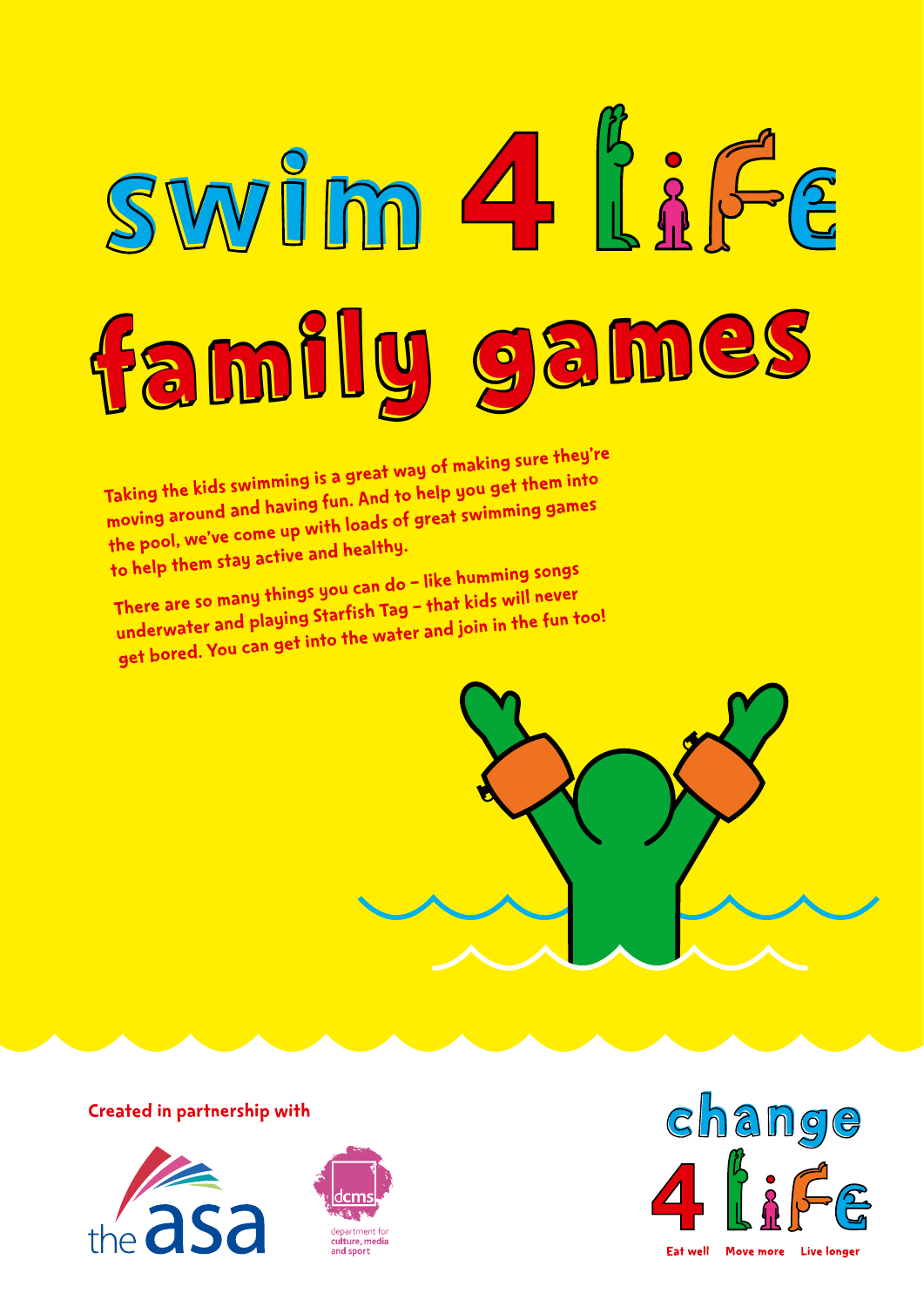# how do we play the games?

These games are all lots of fun. You can play them with your family or in a bigger group. You can also play them with just kids or a mixture of adults and kids.

The games are easy to play too. Some of them need a few items, which you can probably find around the house or at the pool. You can also play most of the games in the shallow end, or do them in the deep end for better swimmers.

#### A few things to remember

These games have been created by experts. They are a great way for everyone to have fun and be active. But don't forget that lots of people want to enjoy their swim. So stick to the pool rules and remember there are other swimmers.

And finally always ask permission before you bring or use equipment in the pool.

So get in the water and have some fun!



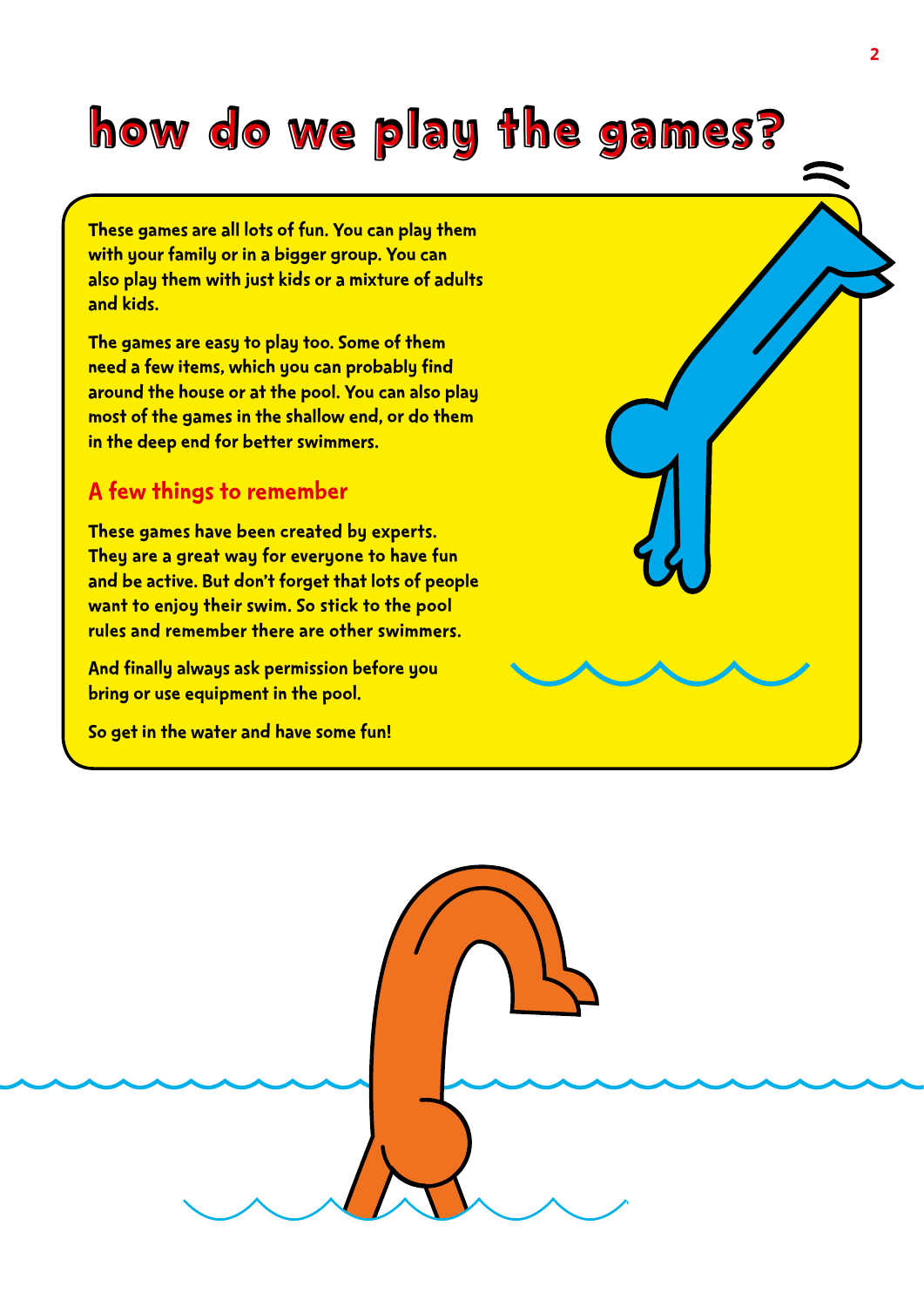# let's play....the mirror game

The mirror game is great fun in the water and can be played by everyone.

First, get into twos and stand opposite each other. One of you does an action and your partner has to try and copy it. Just like you are looking in a mirror!

You can try pulling faces, swimming side to side, dipping underwater and lots more! Can your partner keep up? Swap over after a couple of minutes – now it's your turn to copy the actions.



#### let's play... Let's play... Underwater humming

This fun guessing game is great for X Factor wannabes!

Get into twos or small groups and stand close to each other. Now all duck under the water and you start humming one of your favourite tunes. The others have to guess what you are humming – how many turns will it take them to name that tune?

If they haven't quessed it after three turns, tell them what it is and then swap. Now you have to guess the song. You can play this game for as long as you like, or until you've run out of songs!

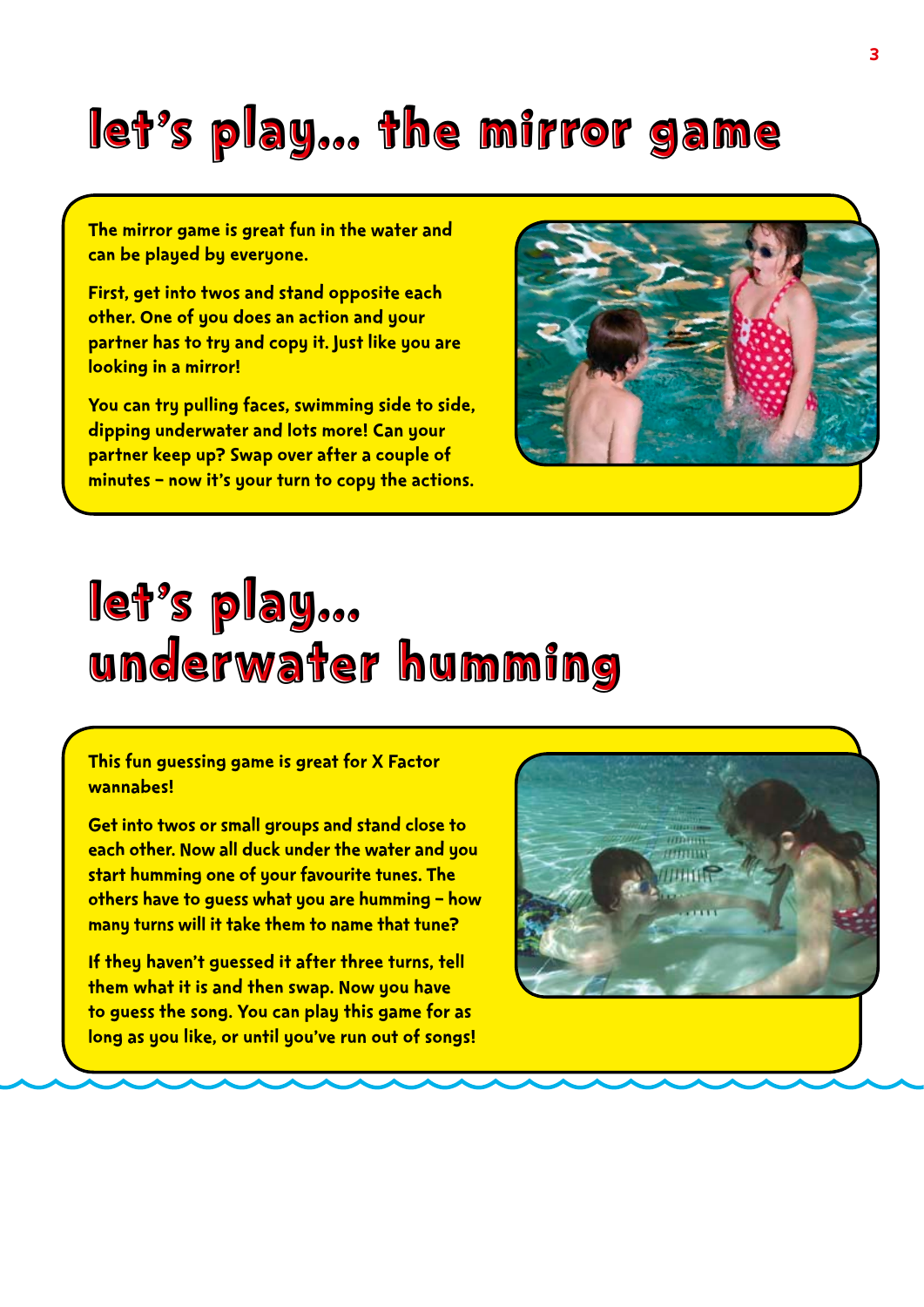# Let's play... starfish Tag Let's play... starfish Tag

This classic playground game is loads of fun in the pool.

One of you is the tagger and has to try and tag all the others in the water! Once you've tagged someone, they have to stand still until they are set free. But they can only be set free if someone else taps them on the shoulder or swims under their arms or legs (only for better swimmers). How many people can you turn into starfish?

You can play this game for a few minutes and then choose someone to be the next tagger!



## let's play... what's the time<br>mr wolf? mr wolf?

This game will test everyone's braveness as well as their speed!

Everyone lines up against the side. You can be Mr Wolf and you stand on the other side of the pool with your back to them. Then they all shout out together, "What's the time Mr Wolf?" and you have to shout back the time.

If you shout "2 o'clock!" they all have to take 2 steps towards you. If you shout "5 o'clock!" they have to take 5 steps, and so on. After they've



asked you a few times, you can shout "Dinner time!" and try and catch someone to eat them!

Make sure you don't do it too early, or they'll all make it back to the other side. When you do catch someone, it's their turn to be Mr Wolf and try to eat someone!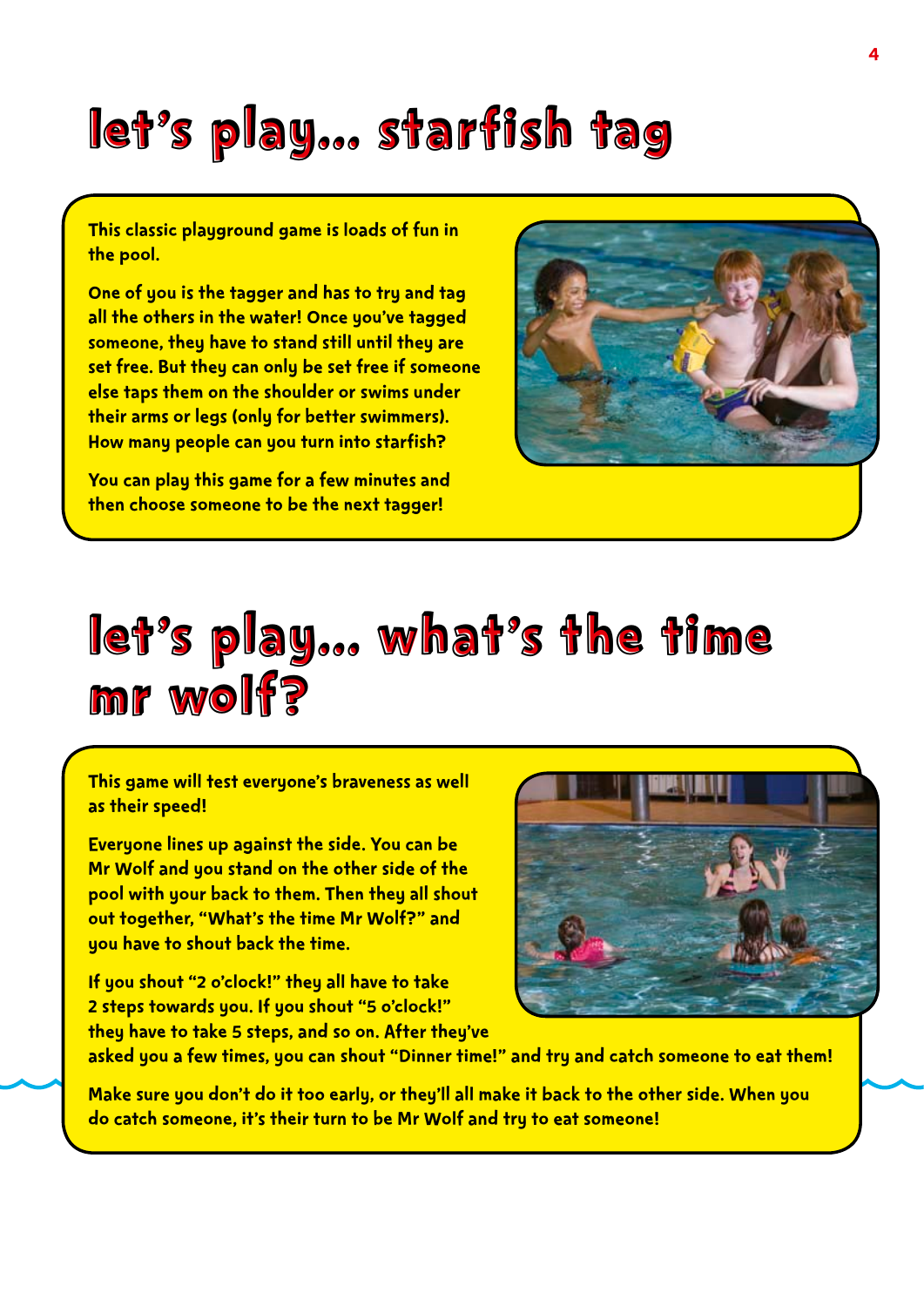## let's play... over and under

#### Equipment needed – small object such as goggles or a small ball

In this game everyone has to work as a team!

If you're part of a big group, you can split into groups of 6 or 8 and make this game a race!

Everyone stands behind each other in a long line. Then you start by passing the ball (or whatever you have) from the front of the line all the way to the back, going over and under all the players.



You pass it over your shoulder, the person behind you passes it through their legs, the third person passes it over their shoulder, and you carry on like that. Careful not to drop it!

Once it's got to the back, that person has to swim (or walk) to the front of the line where they start it all over again. The game finishes when you get all the way to the front of the line again!

## Let's play...… let's play... Swimming Through Legs Swimming Through Legs

This game shows how much fun swimming under water can be!

For this game, stand in a star shape with someone else facing you. Then they have to try and swim under water through your legs - make sure you open your legs wide enough! Then you can have a turn swimming.

If that was a bit easy, try getting two people standing with their legs open and see if you can swim through both!

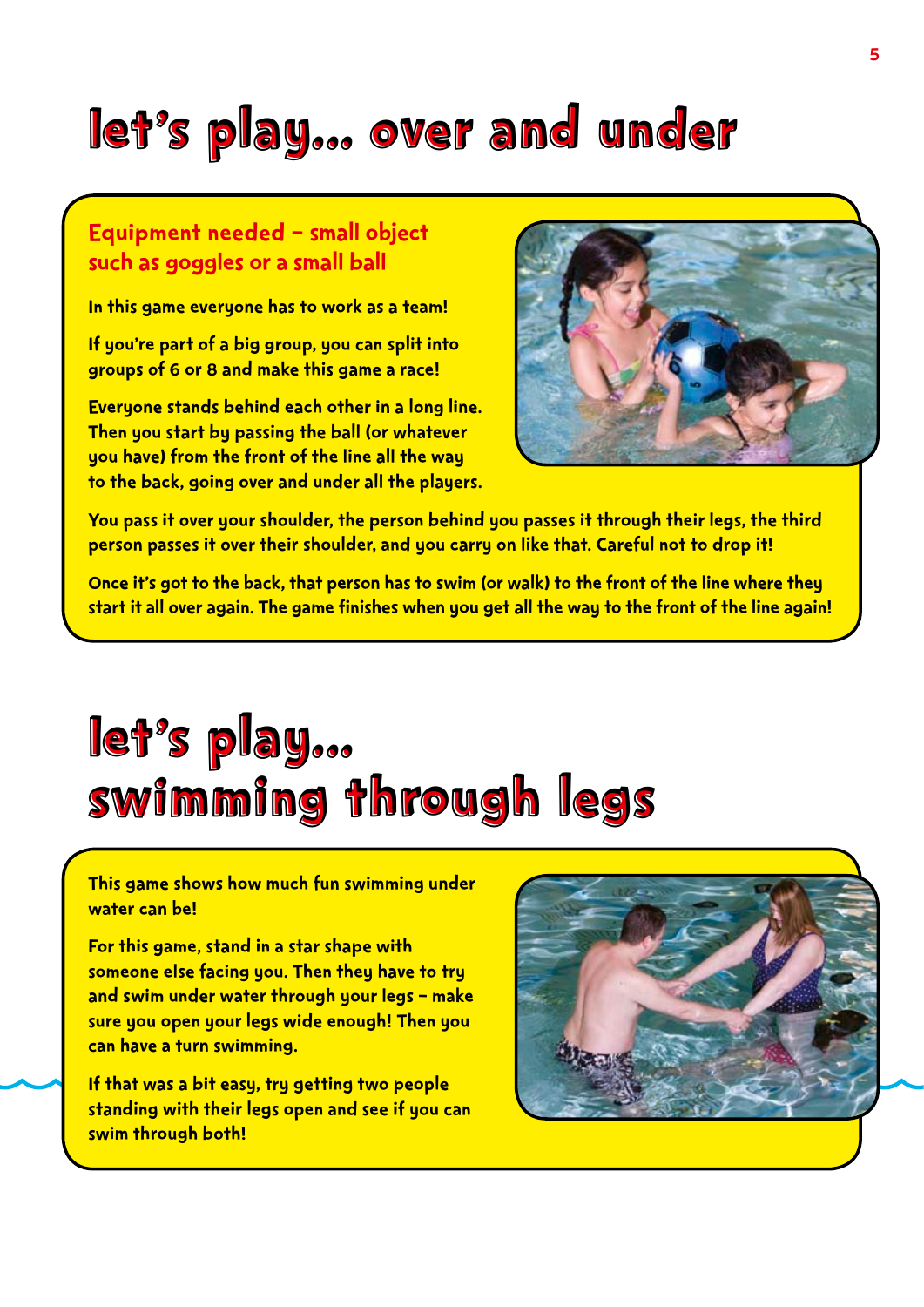# Let's play...…Roly-poly Let's play...…Roly-poly

This is a game that you can do on your own.

First, bring up your legs and tuck yourself into a ball. Then see if you can do 1, 2 or even 3 rolls without touching the bottom of the pool. It can be a bit tricky at first!

A handy tip is to stick your arms out and move them round in circles to help you spin round. After you've got the hang of it, why not try the log roll by laying straight on your back and twisting over to do a full turn?



# let's play....deep dive

This game shows that we can have lots of fun under the water as well as on the surface!

See if you can touch the bottom of the pool with one hand. How about two hands? If that was easy, how about sitting on the bottom and watching your bubbles float to the surface? Wear some goggles to make it easier.

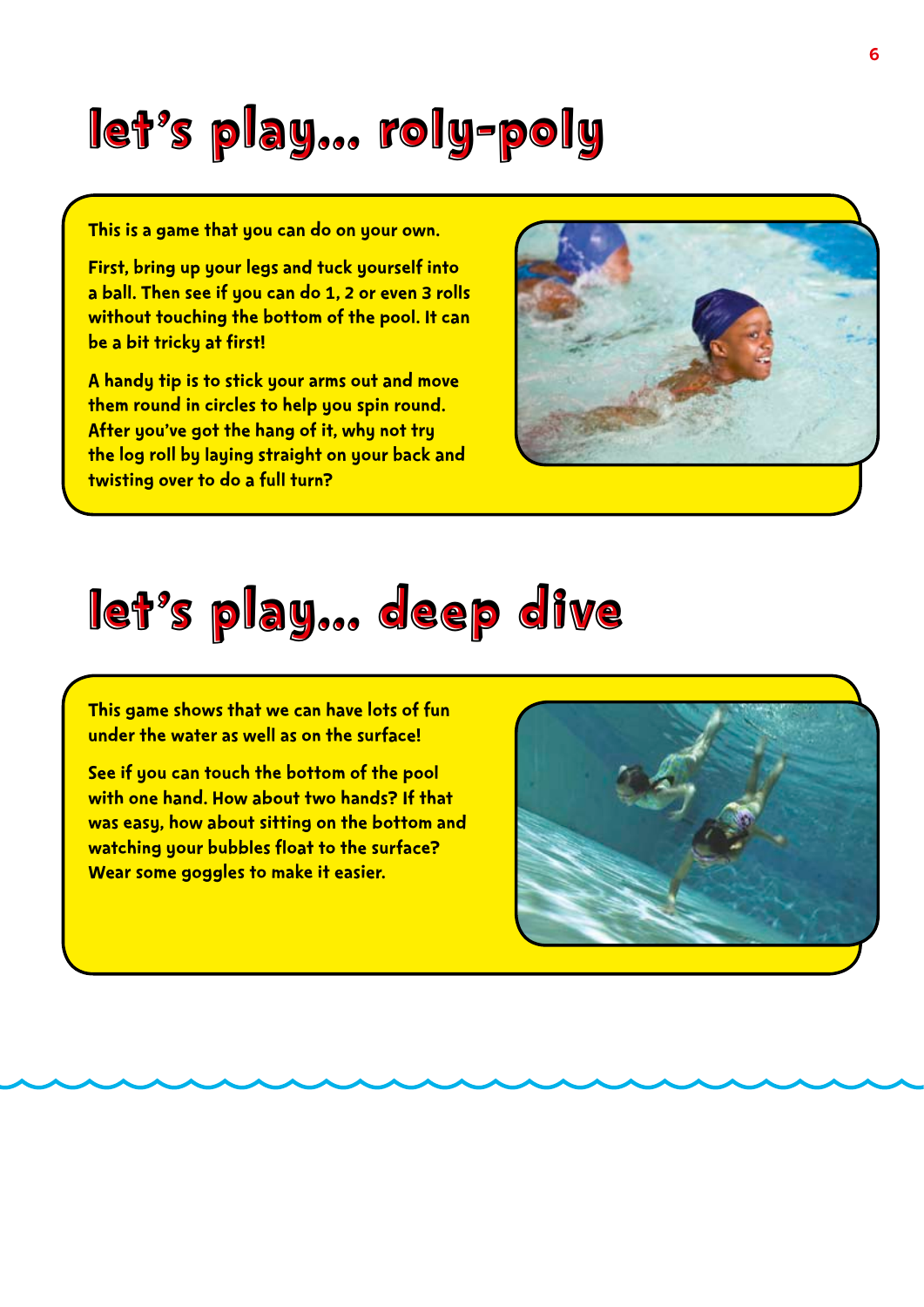## let's play... shark attack!

Playing 'It' is even more fun in the pool!

Everyone lines up against the side. You can be the shark and everyone else is a fish. Then, when you shout 'Shark!', all the fish swim off to get away from you!

After everyone's escaped, shout 'Fish!' and go and try to catch the fish. As soon as you catch one, they are the shark and have to go and catch a fish. Who can escape your toothy grin?



## let's play....stepping stones

In this game you have to watch where you step!

How many steps can you walk across the pool in? 20? 15? Or maybe only 10? See how many it takes you, then see if you did it in the lowest number.

If there are different coloured tiles on the pool floor, you could try and get across by only stepping on, say, the green tiles. If they're far apart, you'll have to swim to the next one. And why not make it a race - the first person to get to the other side is the winner!

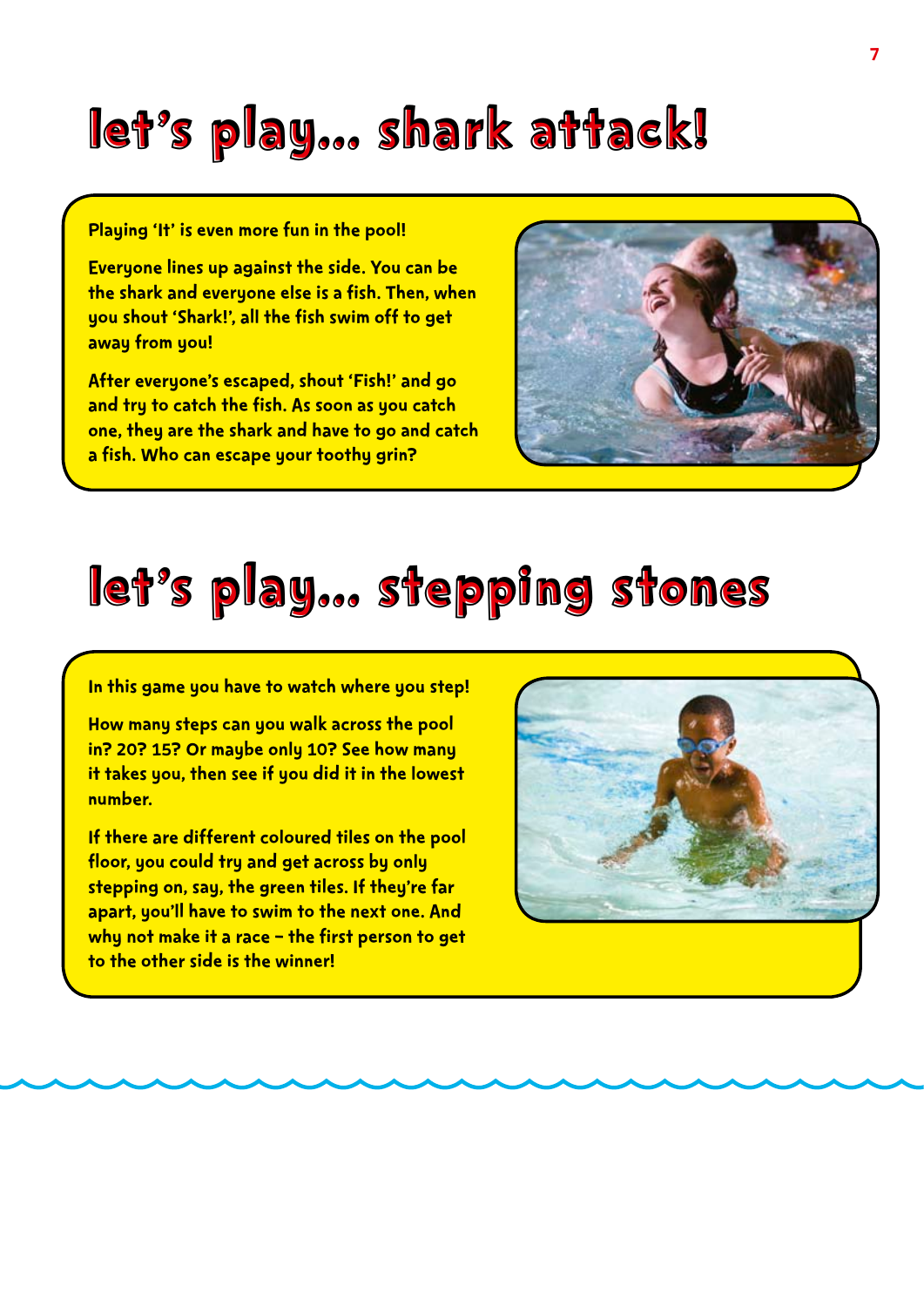#### let's play....simon says

This game will keep everyone on their toes!

Everyone knows this game, but this time Simon says things you can do in the water! You can be Simon to start off, and you have to shout out things like "Simon says do a headstand", "Simon says touch the bottom" and "Simon says do a roly-poly".

But if you don't say "Simon says" before it and someone does it, they're out! The last one left is the winner, who can be Simon in the next game.



#### let's play... ring a ring o' roses

Everyone will need their singing voices for this fun game!

Everyone stands in a big circle and holds hands. Then you all start skipping round in the same direction and start singing the rhyme Ring a Ring o' Roses, which goes like this:

Ring a ring o' roses, A pocketful of posies, a-tissue, a-tissue, We all fall down!



When you get to the end of the rhyme, everyone falls down by ducking under the water. You could even change the last line to We all jump up! and get everyone to jump out of the water instead!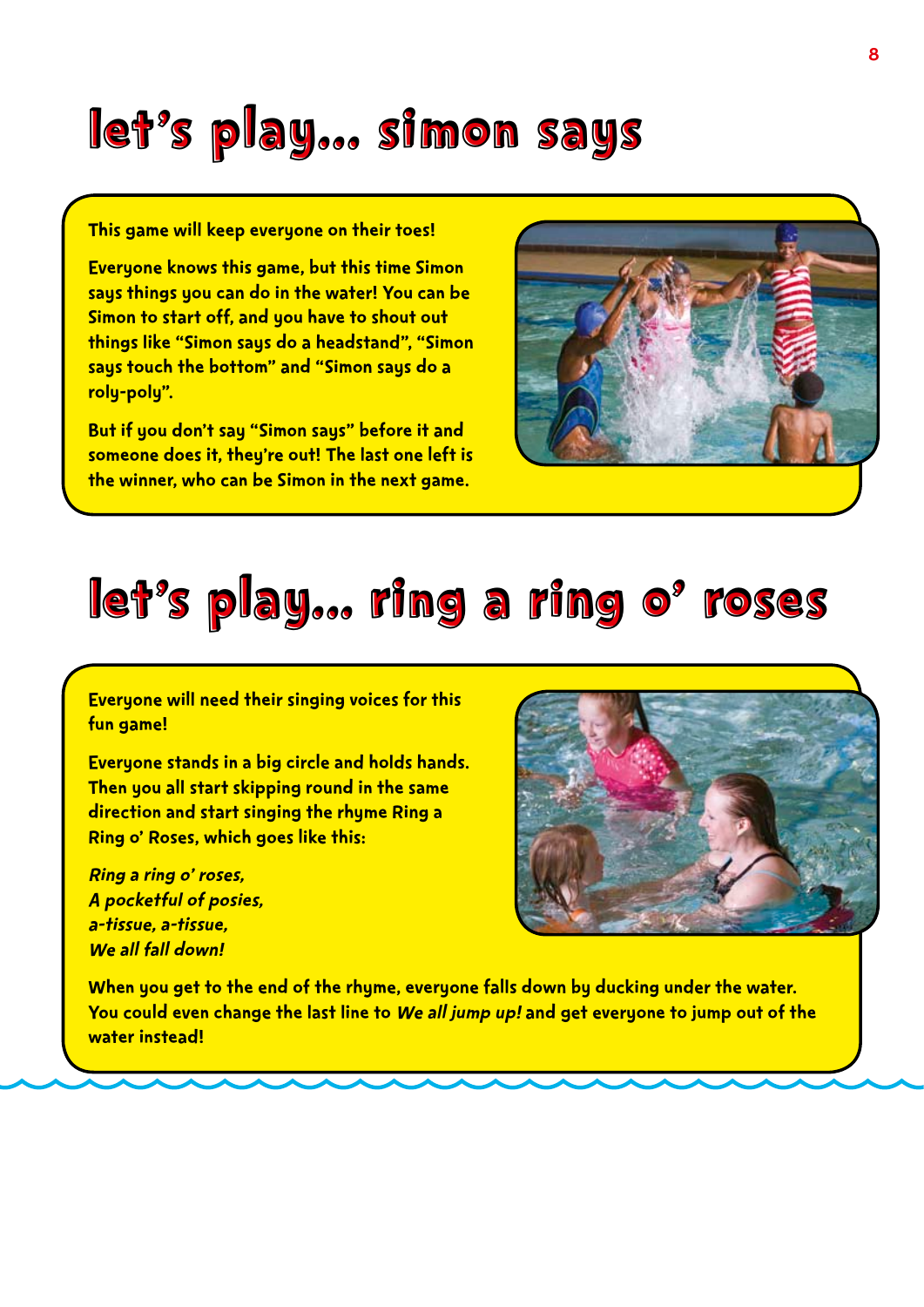# let's play....fishy in the middle

#### Equipment needed – one medium-sized soft ball for every three players

This game will get everyone jumping around!

Get into threes, with one person standing in the middle. Just like the playground game, you have to try and catch the ball as the others throw it over your head. How high can you jump out of the water?



When you catch the ball, the person who let you get it then becomes the fishy in the middle!

#### let's play....kicking duel

Equipment needed – a woggle between two (one of those long polystyrene things)

This game tests your leg power to the max!

Get into twos, then lie on the water on your tummies facing each other. Then both grab on to the woggle that's between you.

When someone shouts "Go!", both start kicking as hard as you can to try and get the other person to go backwards. Can you make them put their feet down?



If you like, you can make it a best-of-three or even a best-of-five game!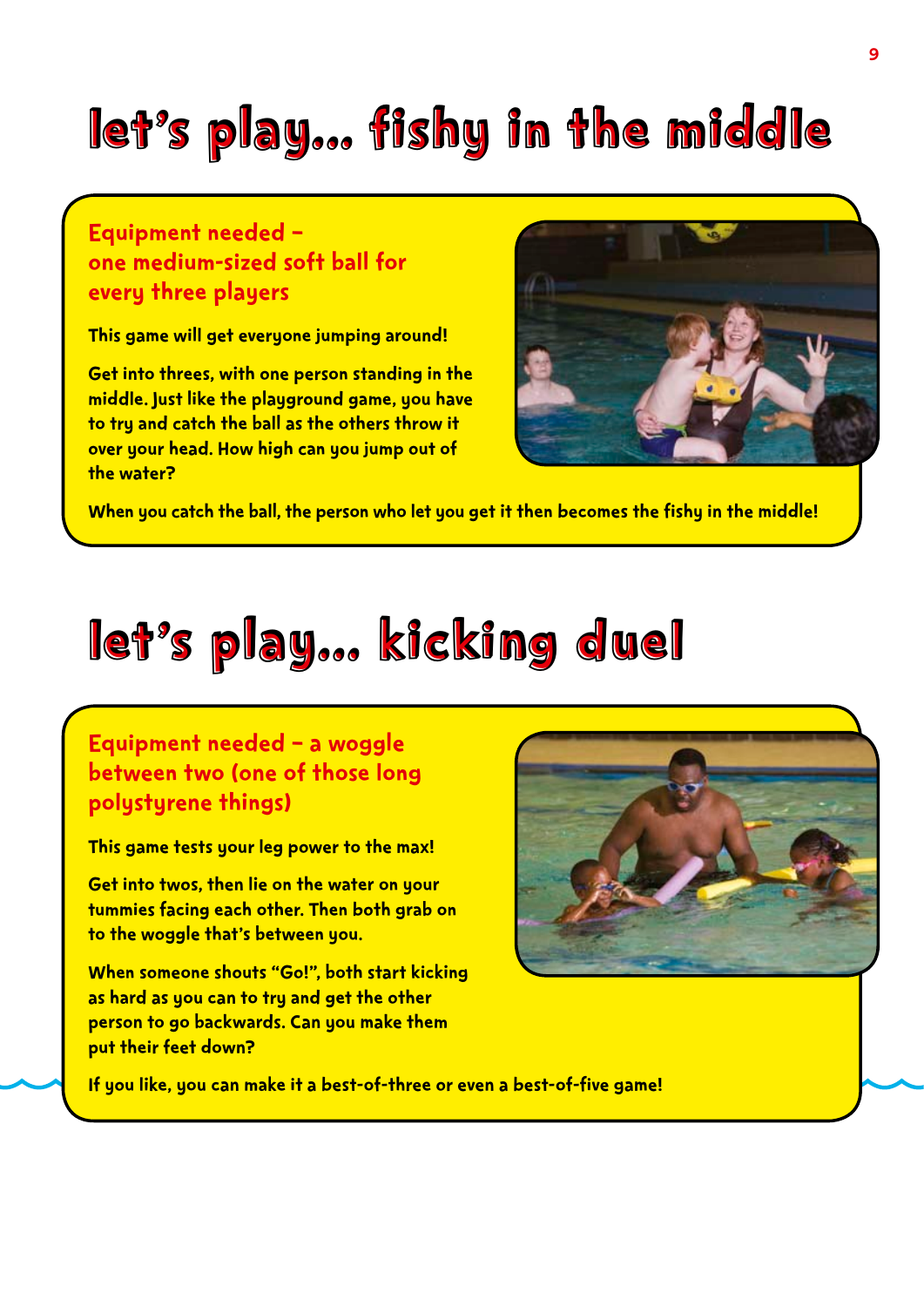# let's play....bike riders

#### Equipment needed – a woggle for each player

This is a great game of follow-the-leader that everyone will love.

You can play this game in twos or even as a whole group if you have lots of space! Grab a woggle and then tie it in a knot. Then start swimming around the pool with the woggle out in front of you like bike handlebars and see if the others can follow you. Zigzag, go round in circles, go really fast - it's up to you!



Can they keep up? If everyone's following you, you'll look like a long snake winding through the water!

# let's play....the balancing game

#### Equipment needed – a float (big enough to sit on) or a woggle for each player

This simple game is lots of fun and tests your balancing skills!

Standing well away from the side of the pool, everyone has a float and has to see how long they can stay on it without falling off! Will you be the one who stays out of the water the longest?



If it's difficult to start everyone balancing on their floats at the same time, you could time everyone in turn and see who wins that way. Hold on tight!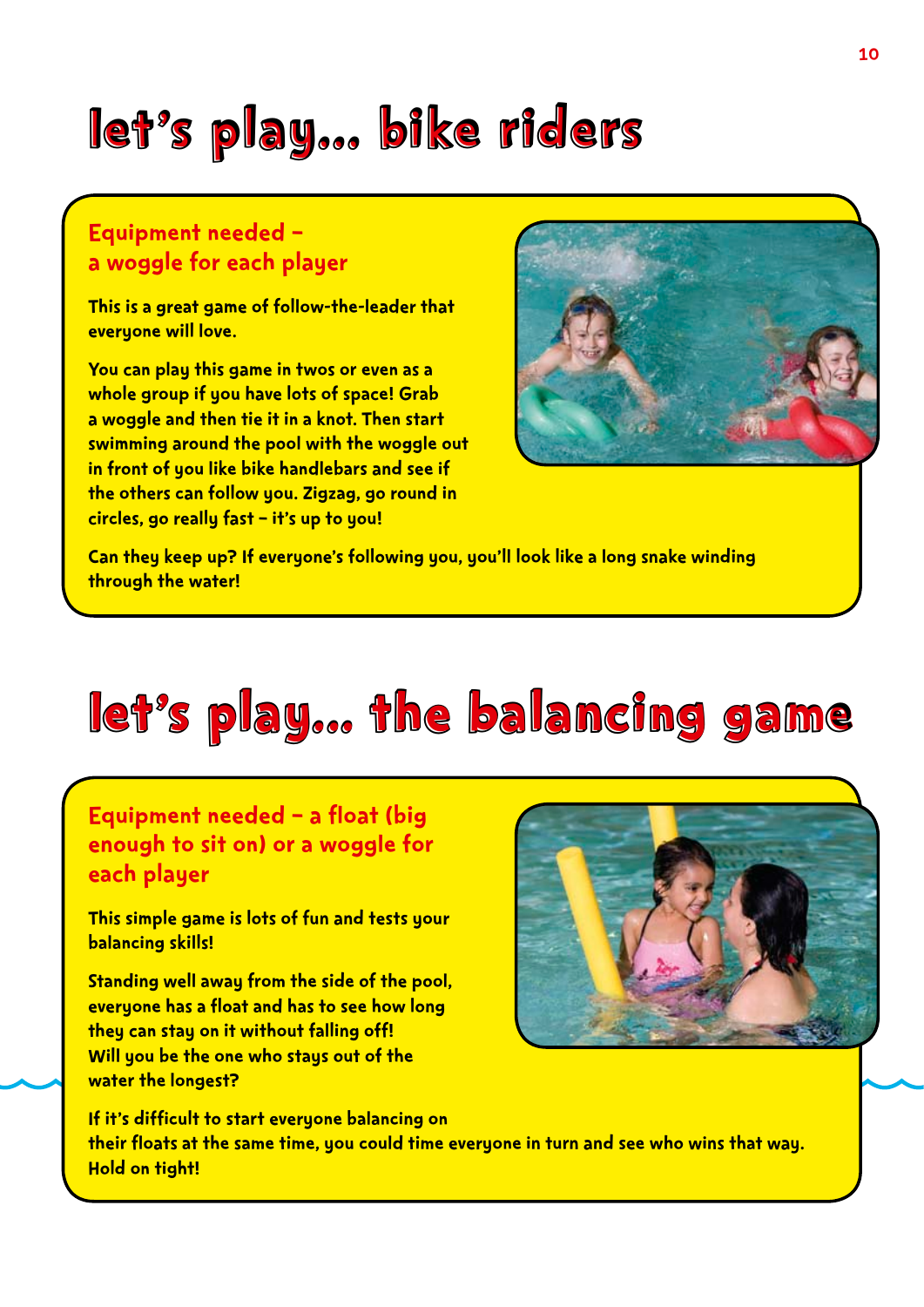# let's play.... silly hats

#### Equipment needed – a float for each player

A balancing game where everyone has to keep their head!

Line up against the side of the pool and a bit apart from each other. Then lie on your back and balance your float on your forehead. Can you swim to the other side of the pool without your float falling off?!



Whoever gets the furthest with their float is the winner. If more than one of you makes it, the one who was quickest wins the game. To make it even harder, you could try swimming sideways or walking across the pool and balancing the float on top of your head! It's a tricky one this...>

## Let's play...…Treasure Hunt Let's play...…Treasure Hunt

Equipment needed – a toy that will sink to the bottom for every player (make sure the pool are happy with what you've brought – they might even have some toys of their own)

This game is lots of fun if you like going under the water and can touch the bottom of the pool!

First, let the toys sink to the bottom so they are nice and spread out. Then, line up along the side



and call out an item of 'treasure'. The first person has to go and get it, and when they bring it back you can call out the next piece of treasure for someone else.

To make the game a bit more tricky, you could number each of the toys so they're harder to find under the water. Will they find all the treasure?